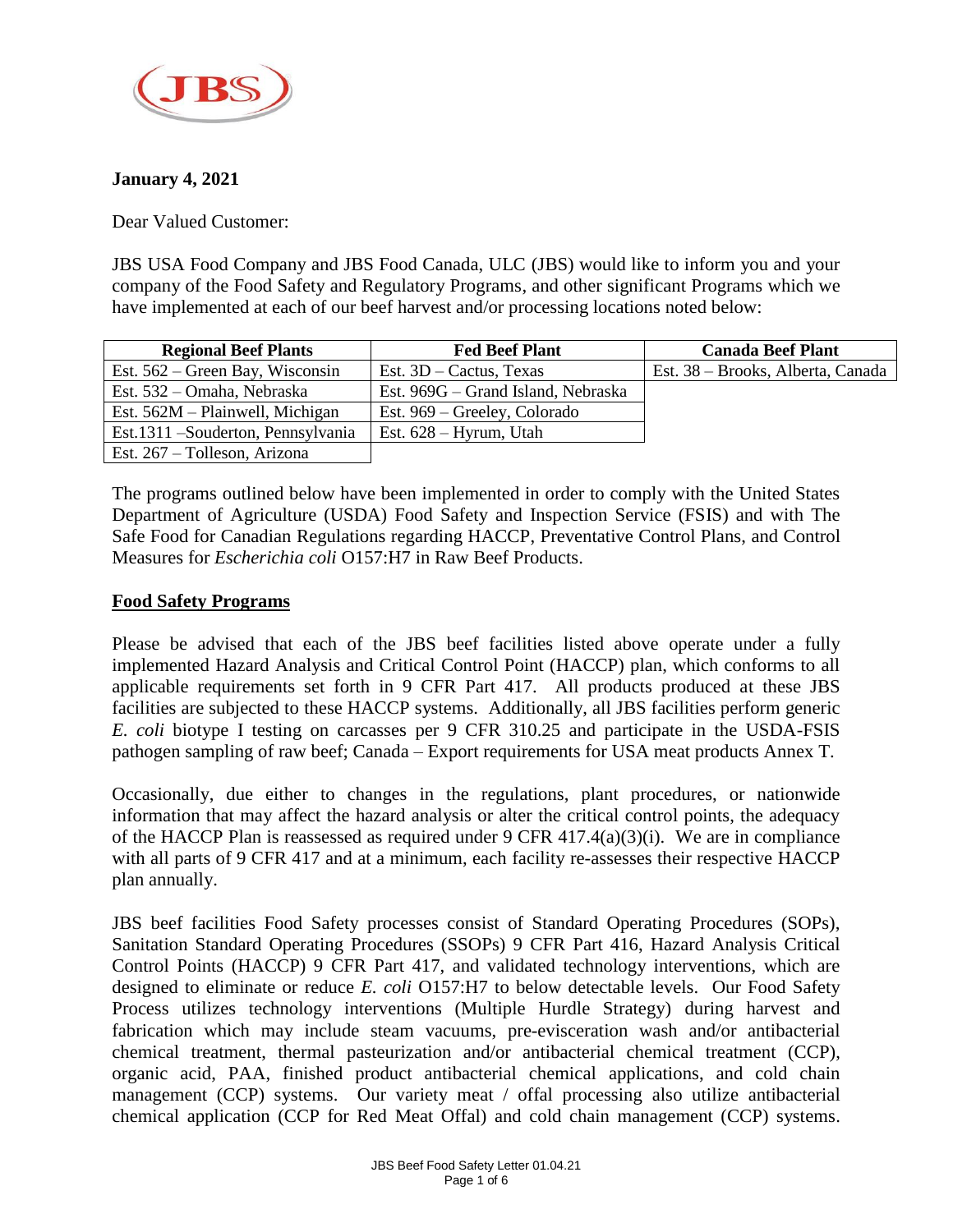

Our ground beef systems utilize purchase specifications that require raw materials to be prescreened and tested negative for *E. coli* O157:H7 and have a defined cold chain management. Our Food Safety Process is monitored by Operations personnel and verified by Quality Assurance and USDA-FSIS (or CFIA) personnel in each plant. Inspection and process verification by USDA-FSIS (or CFIA) personnel occurs before the mark of inspection can be placed on products which will enter into commerce.

Prior to shipment of our products, we determine that all CCPs have been met and that our process is under control per 9 CFR 417. If our CCPs have not been met or have been found to be ineffective, corrective and preventative actions are taken as required under 9 CFR 417.3. Effectiveness of our ability to meet the Critical Limits outlined in our HACCP plan is evaluated daily through pre-shipment records review and records verification checks.

In addition, all JBS beef facilities have implemented these programs:

- A written Good Manufacturing Procedures (GMP) program.
- A Recall/Market Withdrawal Procedure, which provides for trace-back and trackforward capabilities to ensure that the proper products and dates can be identified if necessary.
- A livestock certification program which requires all cattle producers to certify compliance with 21 CFR 589.2000.
- A documented Pest Control Program.
- A documented Food Security Program (Note: details of these programs are not shared or distributed to ensure the integrity of the program.).
- All JBS beef plants are certified annually to the Global Food Safety Initiative (GFSI) standards under BRC for both food safety and quality.
- We utilize insured and bonded Carriers to Transport JBS beef products. All loads are sealed at the originating establishment and maintained under seal by the carrier in the event of a multi-stop load.

# *E .coli* **O157:H7 Control and Testing**

## *Please note that vacuum packaged beef subprimals and vacuum packaged offal red meats sold in a box are not intended for use in ground products.*

We perform microbial testing of beef manufacturing trimmings, specially packaged sub-primals (i.e., unwrapped and bulk packed in combo), and bulk packaged offal red meats destined for direct utilization in raw comminuted finished products. Beef manufacturing trimmings (including unwrapped bulk packed sub-primals intended for further processing) that are tested for *E. coli* O157:H7, utilize a robust sampling method based on the International Commission on Microbiological Specifications for Foods (ICMSF) Case 15, two-class sampling plan for a severe hazard (i.e., N=60) or equivalent sampling method (i.e., N60 excision, N60+, or cloth). These samples (100% of sample) are analyzed by an accredited laboratory utilizing an AOAC approved methodology. Laboratory methods used have been demonstrated to be at least as sensitive and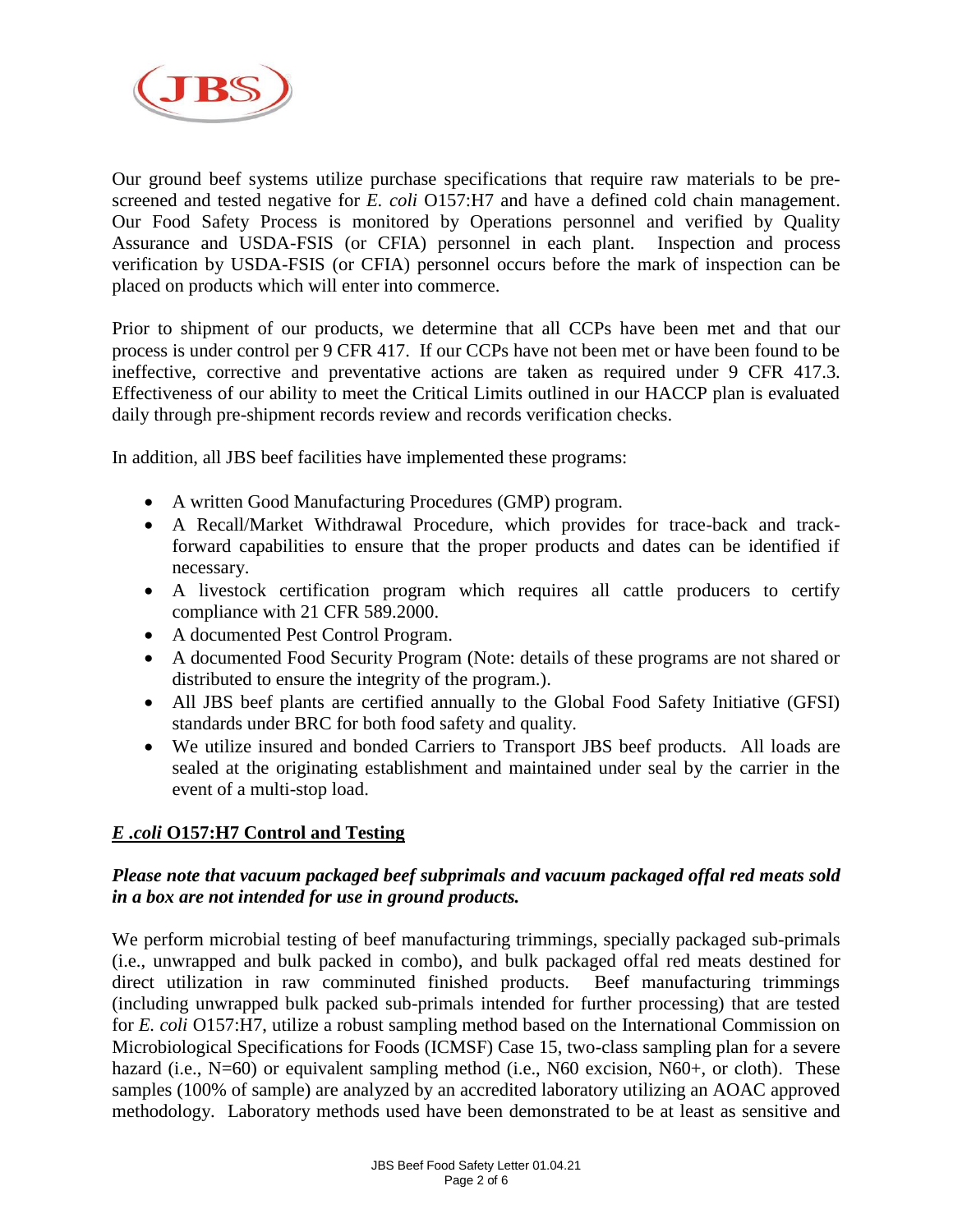

specific as the FSIS methods and MLG 5.09 (January 15, 2015), 5A.04 (June 29, 2014), and 5B.05 (June 29, 2014) and the CFIA Control Measures for *Escherichia coli* O157:NM in Raw Beef Products.

If products have been tested for *E. coli* O157:H7, shipments will be accompanied with a Certificate of Analysis (COA) indicating the results of the tests in the form of a Raw Material Notification Document (RMND), a signed letter from the plant, or a copy of the laboratory results. Test results from sampled products represent complete lots unless otherwise noted. The absence of a COA is indication that the product has either not been tested or the customer has not purchased tested products at the time of sale. If a COA is provided for *E. coli* O157:H7, then the samples that are listed in that report represent products that were produced from a system that controls both *E. coli* O157:H7 and non-O157 STECs.

Analysis of samples for *E. coli* O157:H7 is conducted by 3<sup>rd</sup> party laboratories. Respective laboratories used by each facility location along with that laboratory's accreditation information and testing methodologies are posted on our customer website (see details at the end of this letter).

Each of our establishments have a third party verification of our *E. coli* O157:H7 sampling program via an annual audit of the process that is performed between April and September. Additionally, raw material components which have previously been tested and found negative for *E. coli* O157:H7 are sampled and analyzed (*E. coli* O157:H7 and top 6 non-O157 STECs) to verify the effectiveness of our food safety systems. This sampling of beef manufacturing trimmings (including unwrapped bulk packed sub-primals intended for further processing) is conducted monthly and the results are posted quarterly on our customer website (see details at the end of this letter).

In our JBS Food Canada, ULC facility, boxed product known to be intended for raw ground use, i.e., beef trimmings from carcasses, head and cheek meat, hearts, hanging tenders and weasand meats are known to be intended for raw ground use and therefore robustly sampled utilizing N60 or equivalent methods. These products are identified by a "T" on the label within the product code on the individual boxes.

With specific regard to the ground beef products produced by all our facilities, all raw materials that will be used in the manufacture of these products are tested and found negative for *E. coli* O157:H7 prior to their use, as described in the methods above. Notification of raw material testing is provided on a load by load basis on the Bill of Lading documents accompanying every ground beef load. External sources of raw material used by JBS Food Canada, ULC must meet or exceed JBS Food Canada ULC requirements per Supplier Addendum.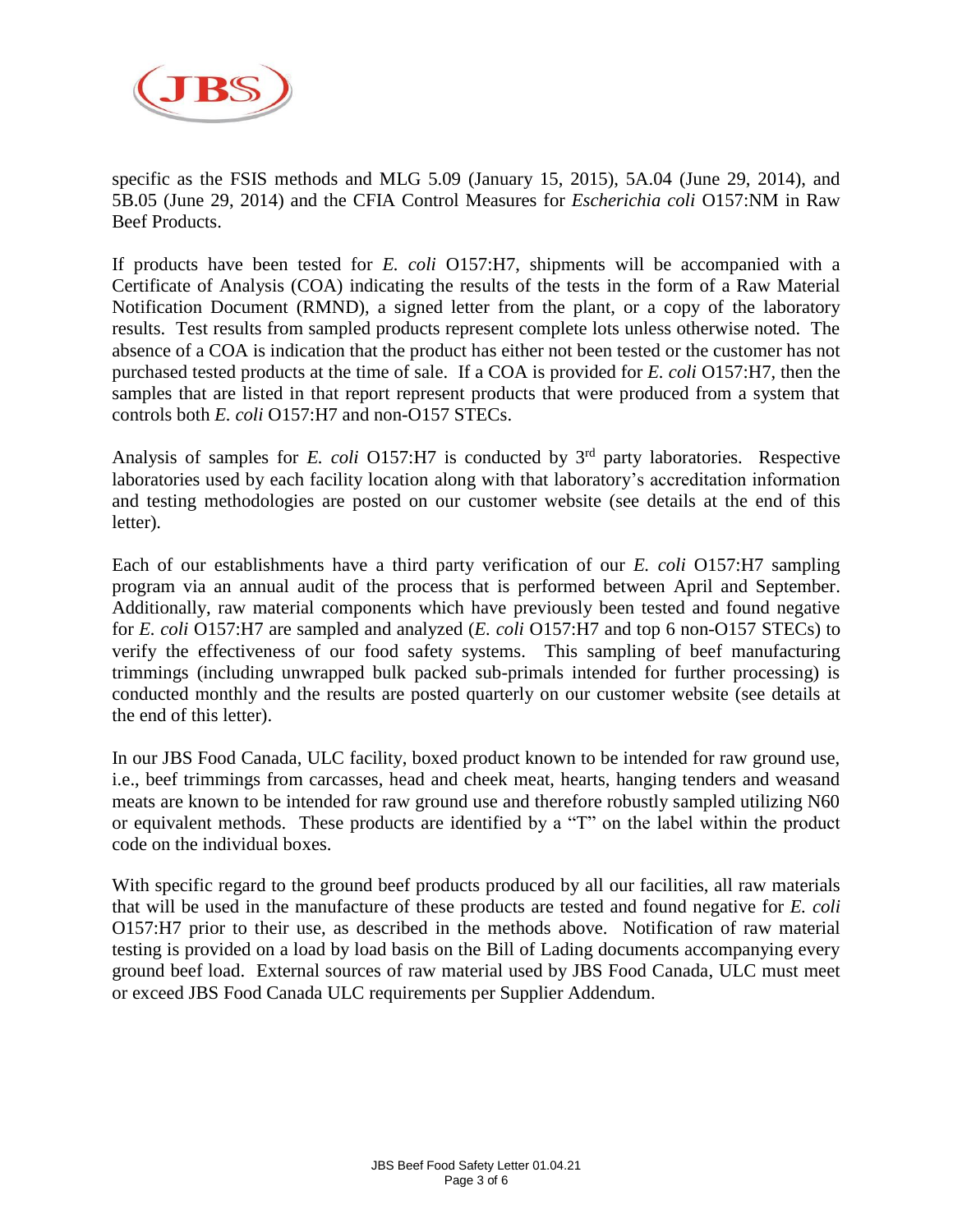

# **Non-O157 Shiga Toxin producing** *E. coli* **(STEC)**

Scientific research has shown that the same interventions that are effective for controlling, reducing, or eliminating *E. coli* O157:H7 are also just as effective on the non-O157 STECs (Kalchayanand, N. et al., 2012). Industry data has proven that a production system that controls the presence of *E. coli* O157:H7 also effectively controls the presence of non-O157 STECs. Our Food Safety processes consist of Standard Operating Procedures (SOPs), Sanitation Standard Operating Procedures (SSOPs) 9 CFR Part 416, Hazard Analysis Critical Control Points (HACCP) 9 CFR Part 417, and validated technology interventions, which are designed to eliminate or reduce *E. coli* O157:H7 to below detectable levels; hence, controlling the non-O157 STEC levels to the same degree. It is the opinion of JBS that testing beef manufacturing trimmings and ground beef for non-O157 STECs would not increase the robustness of our food safety programs. Therefore, we will not test our beef manufacturing trimmings or ground beef for the non-O157 STECs.

### **Event Program**

Even with exhaustive interventions, processes, and testing; unfortunately, non-negative results are sometimes obtained. JBS evaluates each non-negative event to determine if the level of nonnegative results in any given production period or day exceed statistically acceptable levels. If it is determined that the non-negative results constitute an "Event", products produced before, within, and after the associated period or day are evaluated and appropriate disposition is made.

#### **Beef Subprimal Antimicrobial Treatment**

Our beef facilities apply multiple antimicrobial treatments to carcasses and primals/subprimals after the final slaughter Critical Control Point (CCP) intervention. Our facilities apply an antimicrobial solution to the subprimals and trimmings at the end of the fabrication process prior to packaging.

The antimicrobial treatments utilized are approved by USDA-FSIS as 'processing aids' and comply with the approval issued in Directive 7120.1 for use and labeling or by CFIA / Health Canada. These 'processing aids' have been validated through in-house sampling of generic microorganisms. Although these process aids are employed by all plants as a part of our multiple hurdle food safety approach, they are not defined as critical control points in our HACCP plans.

#### **Additional Information**

Our U.S.A. facilities are USDA-FSIS inspected establishments. Each animal slaughtered and processed at our facilities undergoes ante mortem and postmortem inspection by FSIS personnel, who determine which carcass and parts are free of disease and are wholesome.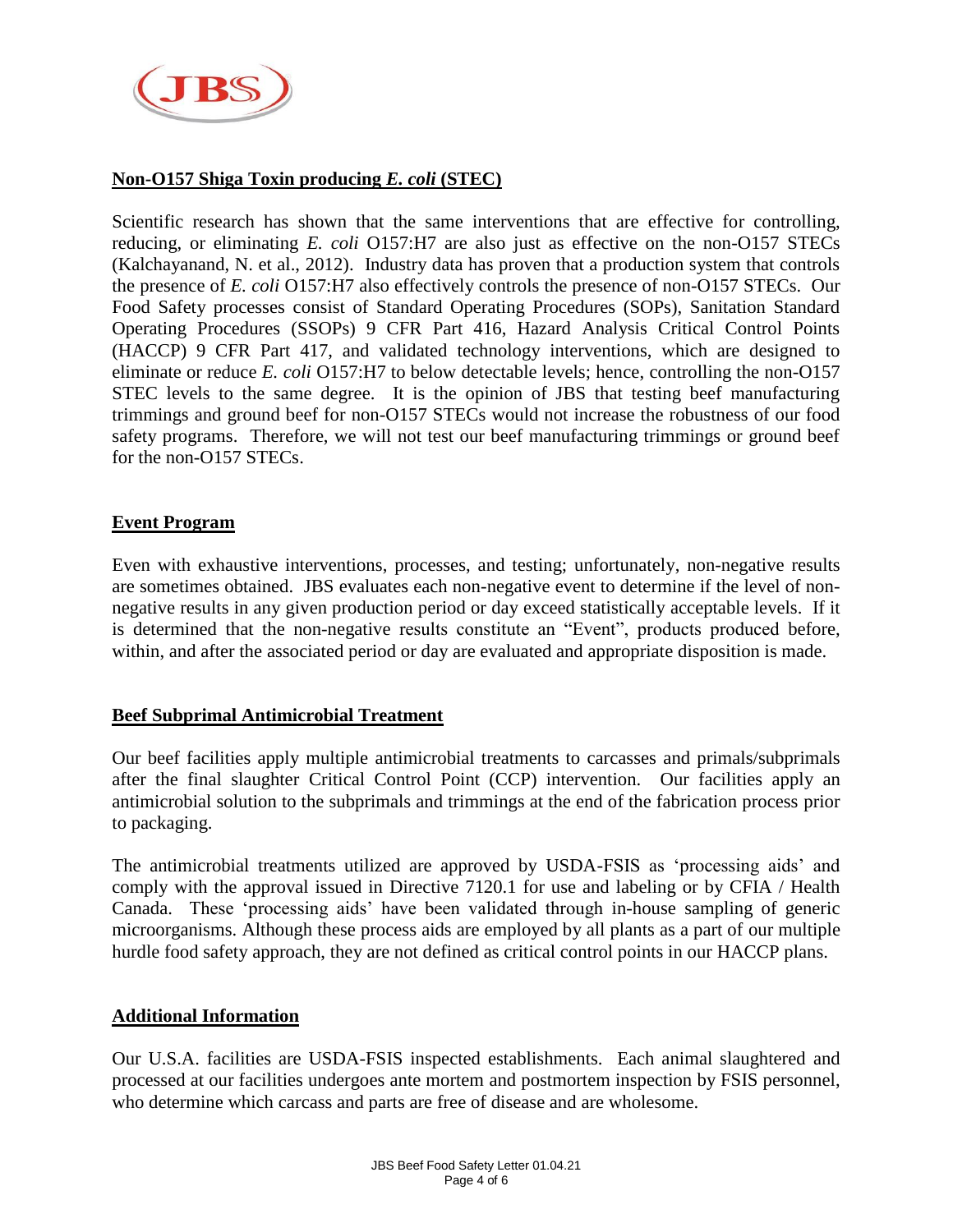

JBS Food Canada, ULC is a licensed food business that CFIA verifies is compliant to the Safe Food for Canadian Regulations (SFCR), HACCP, and PCP requirements. By applying the Mark of Inspection, we are obligated to adhere to all applicable requirements contained therein.

Our U.S.A facilities have a comprehensive PCP (Preventive Control Program) in place, which includes a HACCP program, and meet the SFCR (Safe Food for Canadian Regulations) requirements and are eligible to export beef products to Canada.

JBS USA Food Company facilities comply with FSIS Directive 10,800.1 (rev.1), March 3, 2014, entitled "Residue Sampling. Testing and Other Verification Procedures under the National Residue Program for Meat and Poultry Products."

In addition to the above, our process also includes a continuing product guarantee, which we provide to our customers upon request. Our Bill of Lading contains statements regarding HACCP Programs and SRM control.

Our food safety systems have been validated to show at least a 3 log reduction throughout our process.

JBS USA Food Company is compliant to USDA-AMS-ARC regulations based on an export country's specific requirements – view approval at website: [https://www.ams.usda.gov/services/imports-exports/bovine-ovine-and-caprine-export](https://www.ams.usda.gov/services/imports-exports/bovine-ovine-and-caprine-export-verification-programs)[verification-programs.](https://www.ams.usda.gov/services/imports-exports/bovine-ovine-and-caprine-export-verification-programs)

You are cordially invited to visit our facilities and review our processes, with proper notification provided through your Sales Representative or other JBS contact. We trust this information is useful to you and we look forward to serving you as a customer and as a partner of JBS.

We hope that you find this information useful in reassessing your programs with regard to the above mentioned regulations. The most recent version of this letter and other related food safety information can be found under 'Our Business – Beef – Food Safety – Food Safety Log In' on our [www.jbssa.com](http://www.jbssa.com/) website located at:<http://jbssa.com/food-safety/>

We look forward to continuing to provide you with wholesome, quality products.